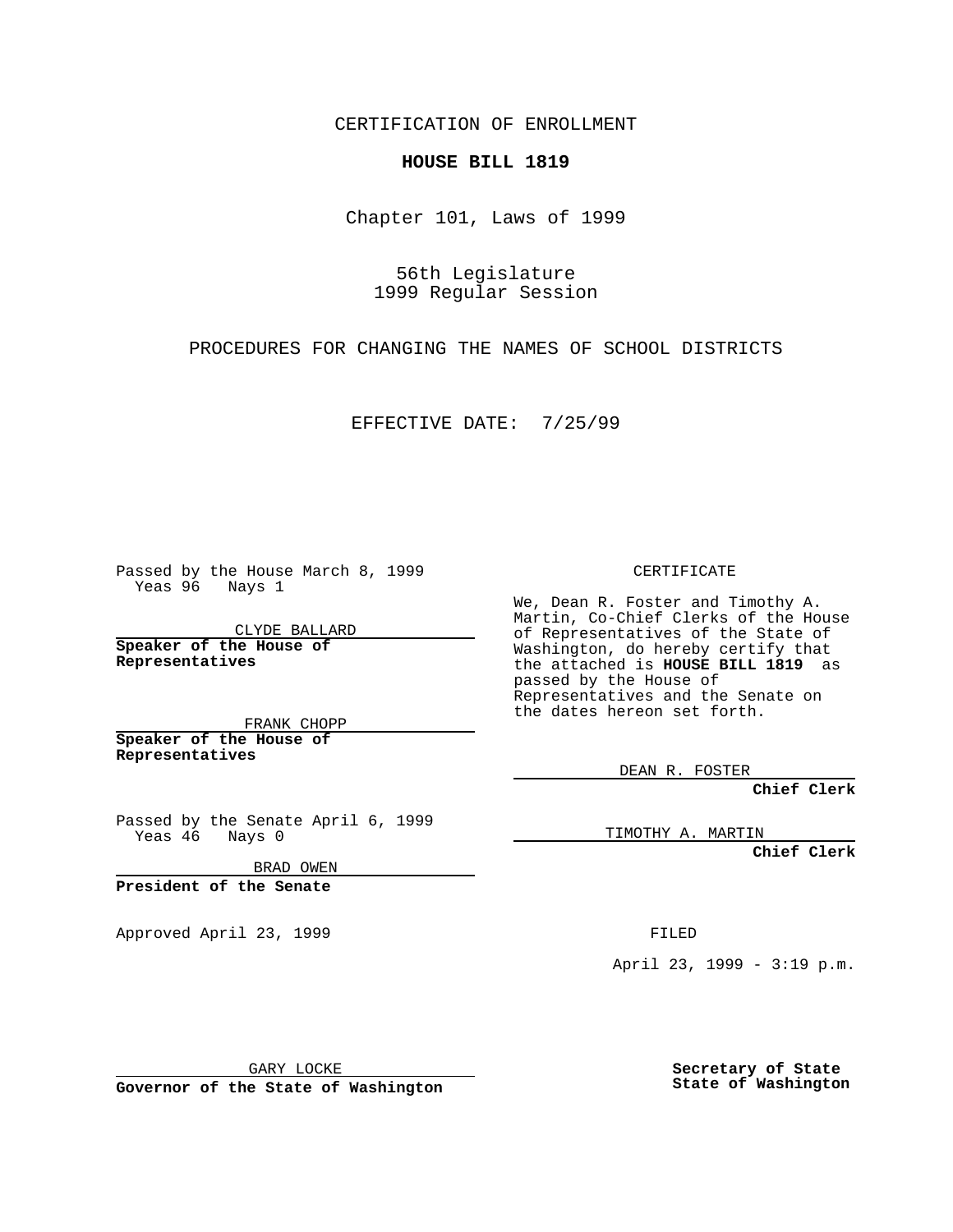## **HOUSE BILL 1819** \_\_\_\_\_\_\_\_\_\_\_\_\_\_\_\_\_\_\_\_\_\_\_\_\_\_\_\_\_\_\_\_\_\_\_\_\_\_\_\_\_\_\_\_\_\_\_

\_\_\_\_\_\_\_\_\_\_\_\_\_\_\_\_\_\_\_\_\_\_\_\_\_\_\_\_\_\_\_\_\_\_\_\_\_\_\_\_\_\_\_\_\_\_\_

Passed Legislature - 1999 Regular Session

**State of Washington 56th Legislature 1999 Regular Session By** Representatives Anderson, Barlean, Thomas and O'Brien Read first time 02/08/1999. Referred to Committee on Education.

 AN ACT Relating to procedures for changing the names of school districts; adding a new section to chapter 28A.320 RCW; and repealing RCW 28A.315.690, 28A.315.700, 28A.315.710, and 28A.315.720.

BE IT ENACTED BY THE LEGISLATURE OF THE STATE OF WASHINGTON:

 NEW SECTION. **Sec. 1.** A new section is added to chapter 28A.320 RCW to read as follows:

 (1) The board of directors may change the name of the school district if:

 (a) Either ten percent of the registered voters of the district file a petition requesting that the name of the school district be changed and submit the proposed new name with the request to the board or the board passes a motion to hold a hearing to change the school district name;

 (b) After receiving the petition or adopting the motion, the board holds a hearing within one month after the petition was submitted to the board. The board shall publish notice of the hearing and the proposed new name once a week for three consecutive weeks in a newspaper of general circulation within the school district. At the